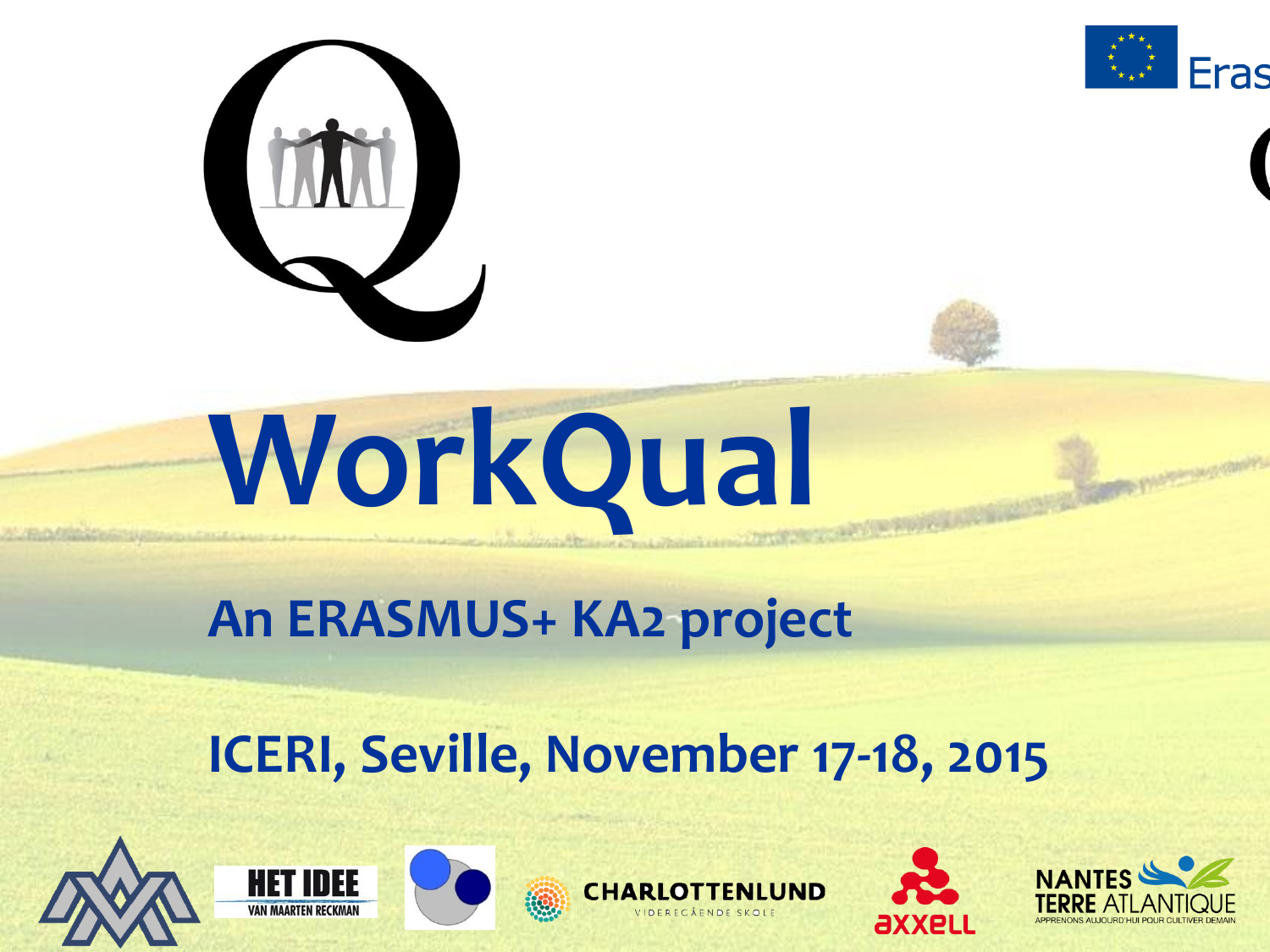

# **Work-mentoring within a Quality Management System**

### **Structure for Cooperation between Schools and SME's**











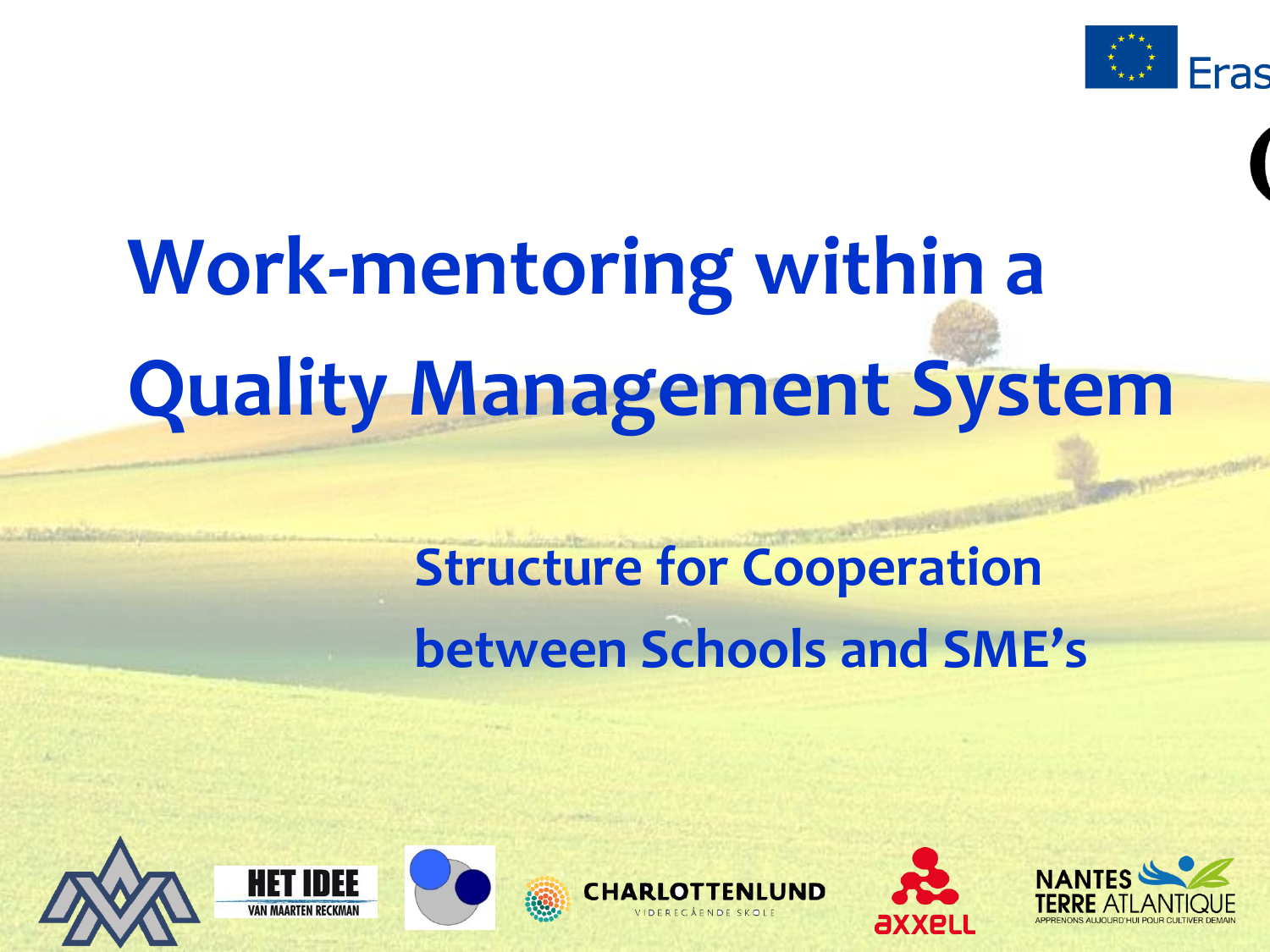



### **Bas Timmers**

### **Director IFSAT Foundation**

#### **International Foundation for Sustainable Agriculture Training**











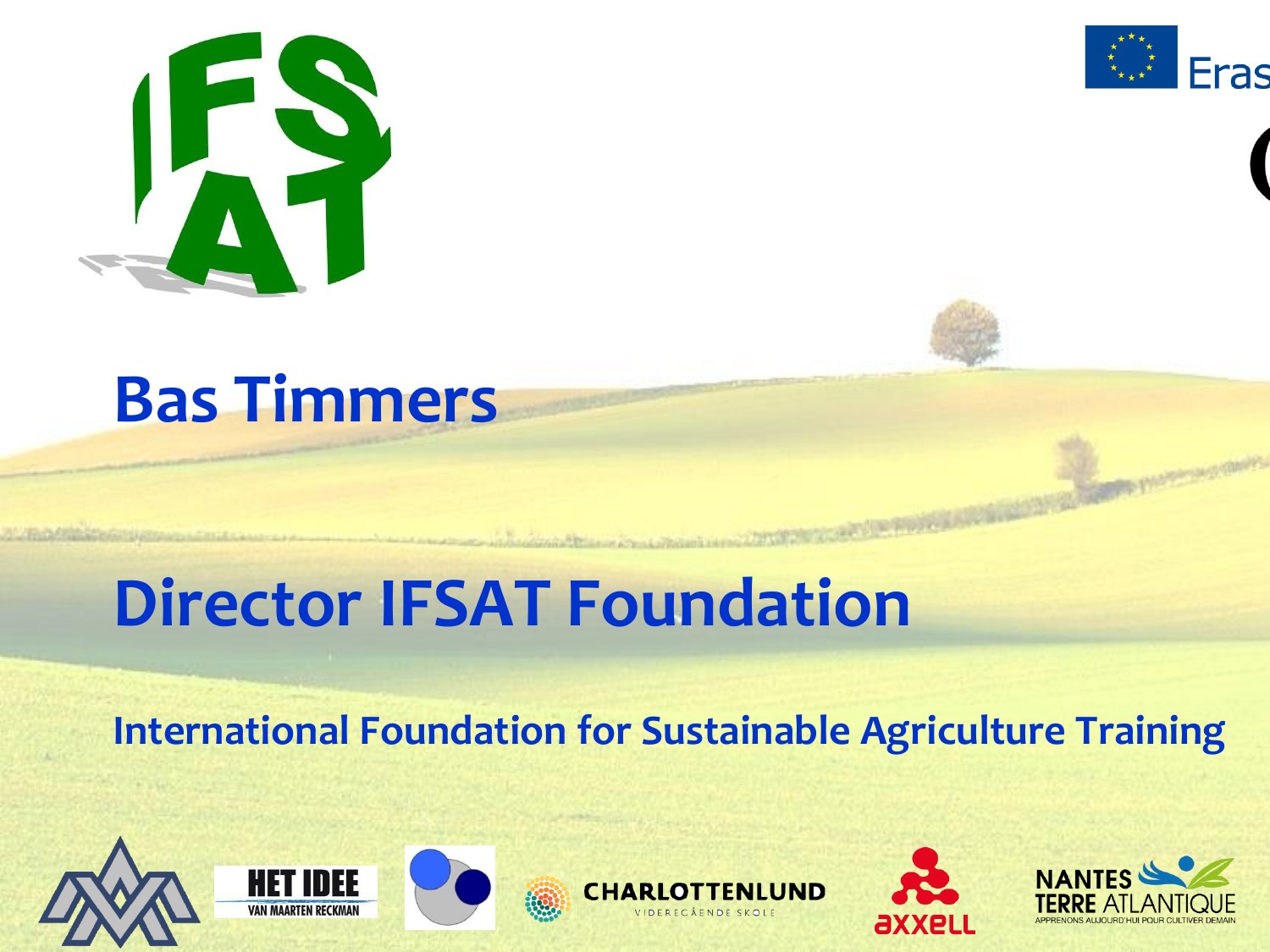

#### **COLLABORATION WORKPLACE**

### **PORTFO**

**ASSESSMENT**

### **WORK MENTOR**

#### **LEARNING PLATFORM**

**EMATION** 









**TOOLS**





**E-LEARNING**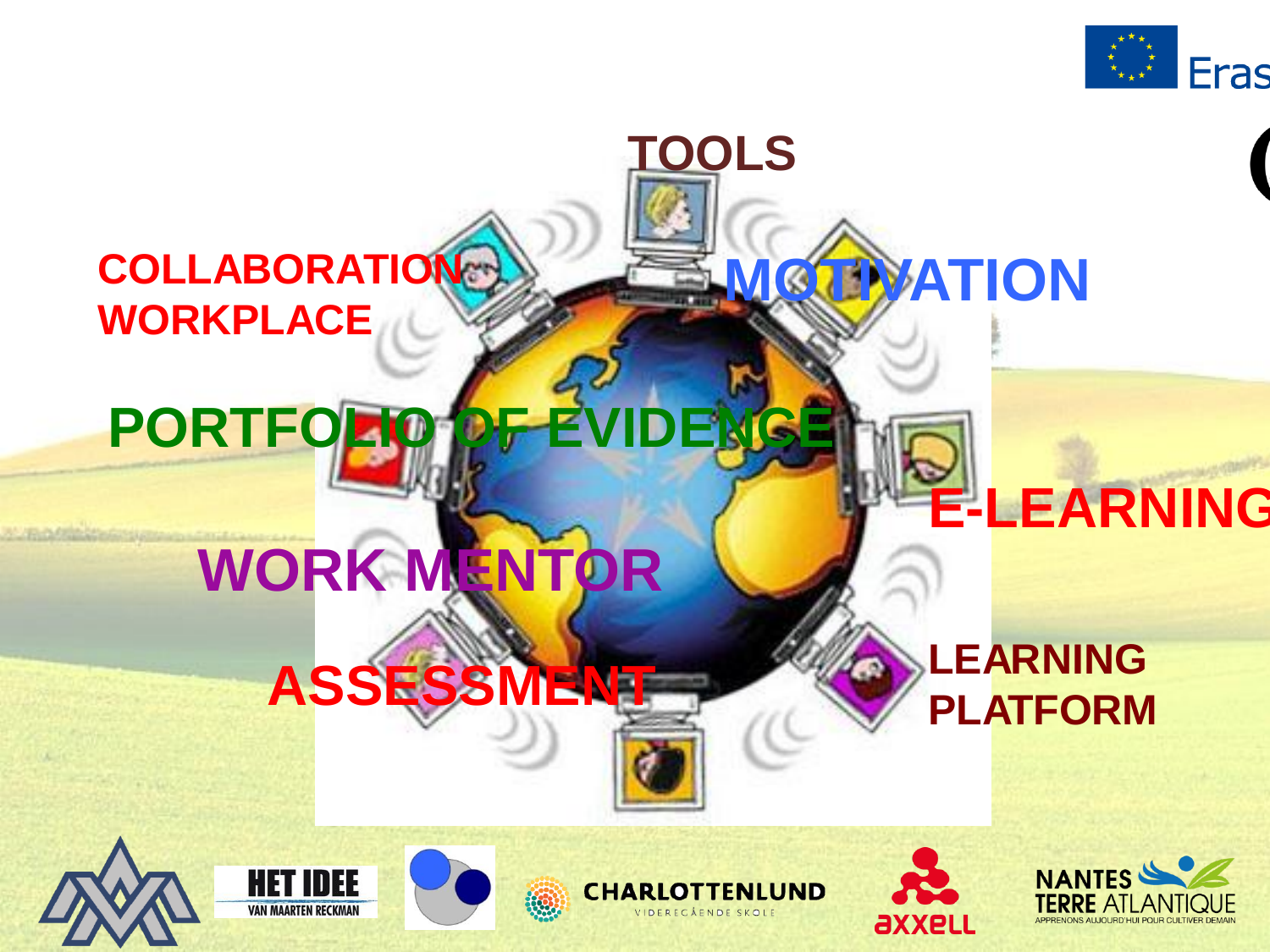# **Series of 4 projects**



#### **ProVoTrain**



#### **WorkMentor**

### **WorkQual**











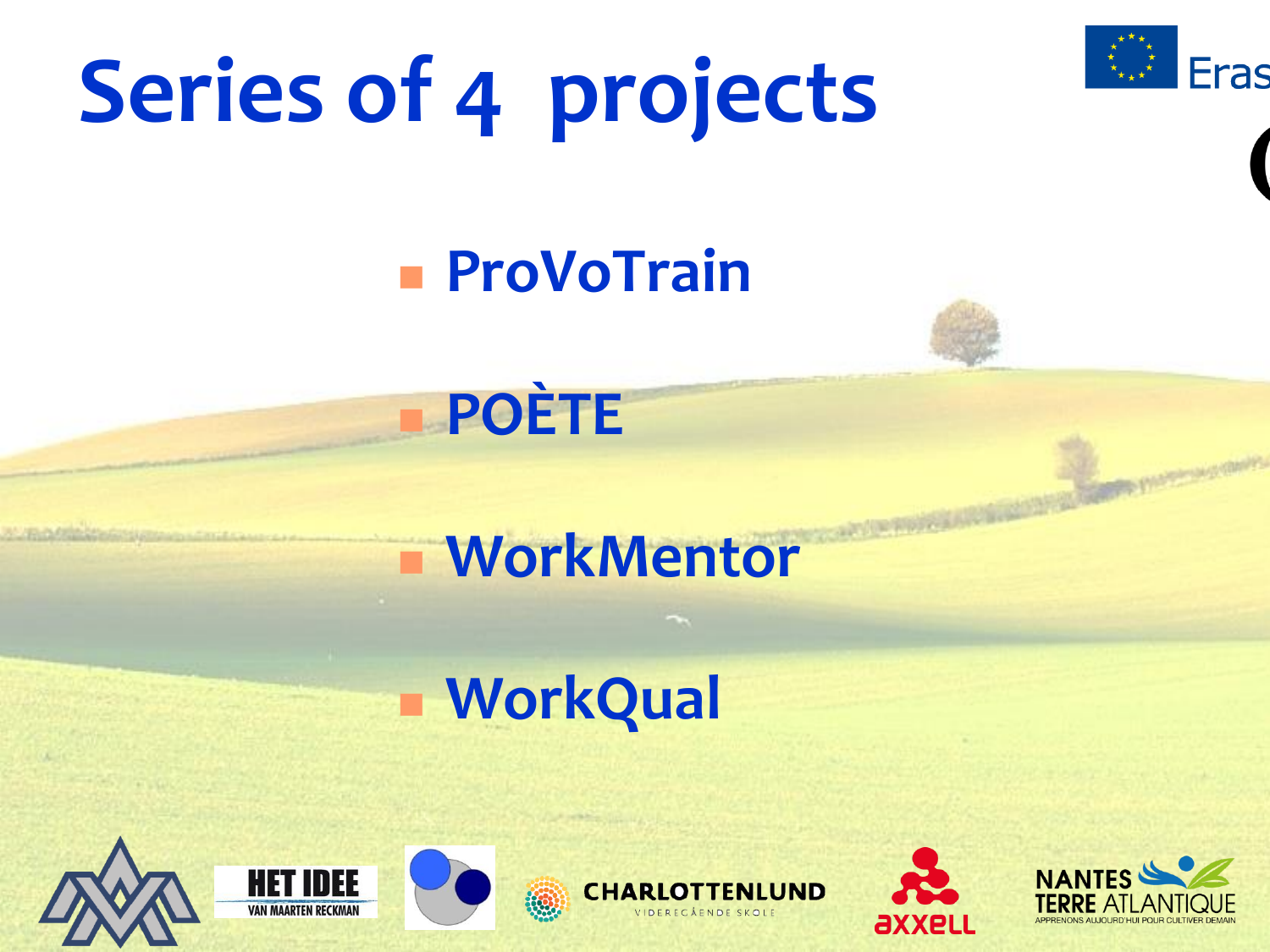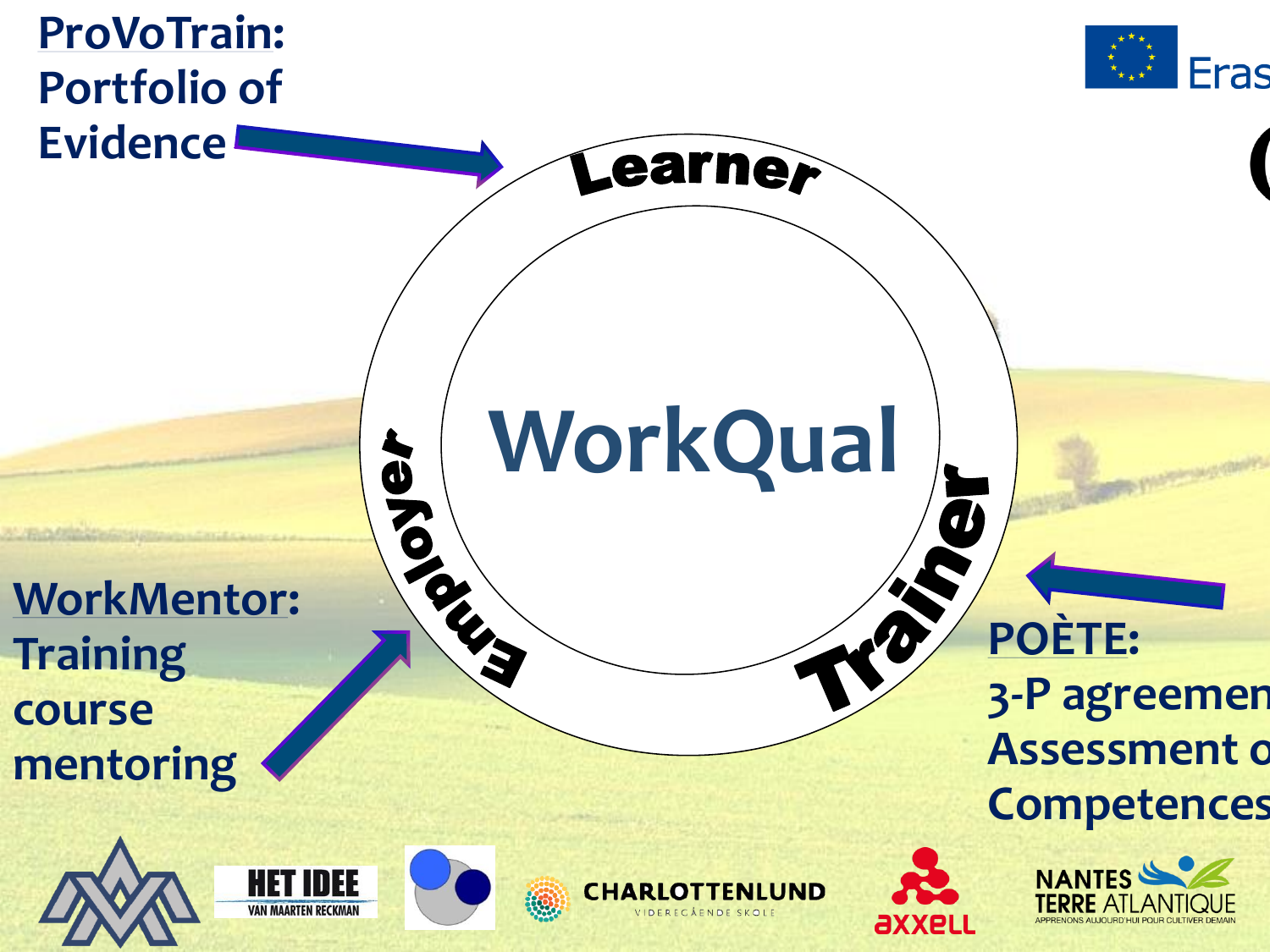



## **ProVoTrain project**

**Latvia 2005 - 2007**

#### *Was concerned with the 3-party agreement for VET and focussing on the learner by training for the use of the Portfolio of Evidence [PoE]*

#### **For the Latvian Ministry of Education and Science**











PROVOTRAIN

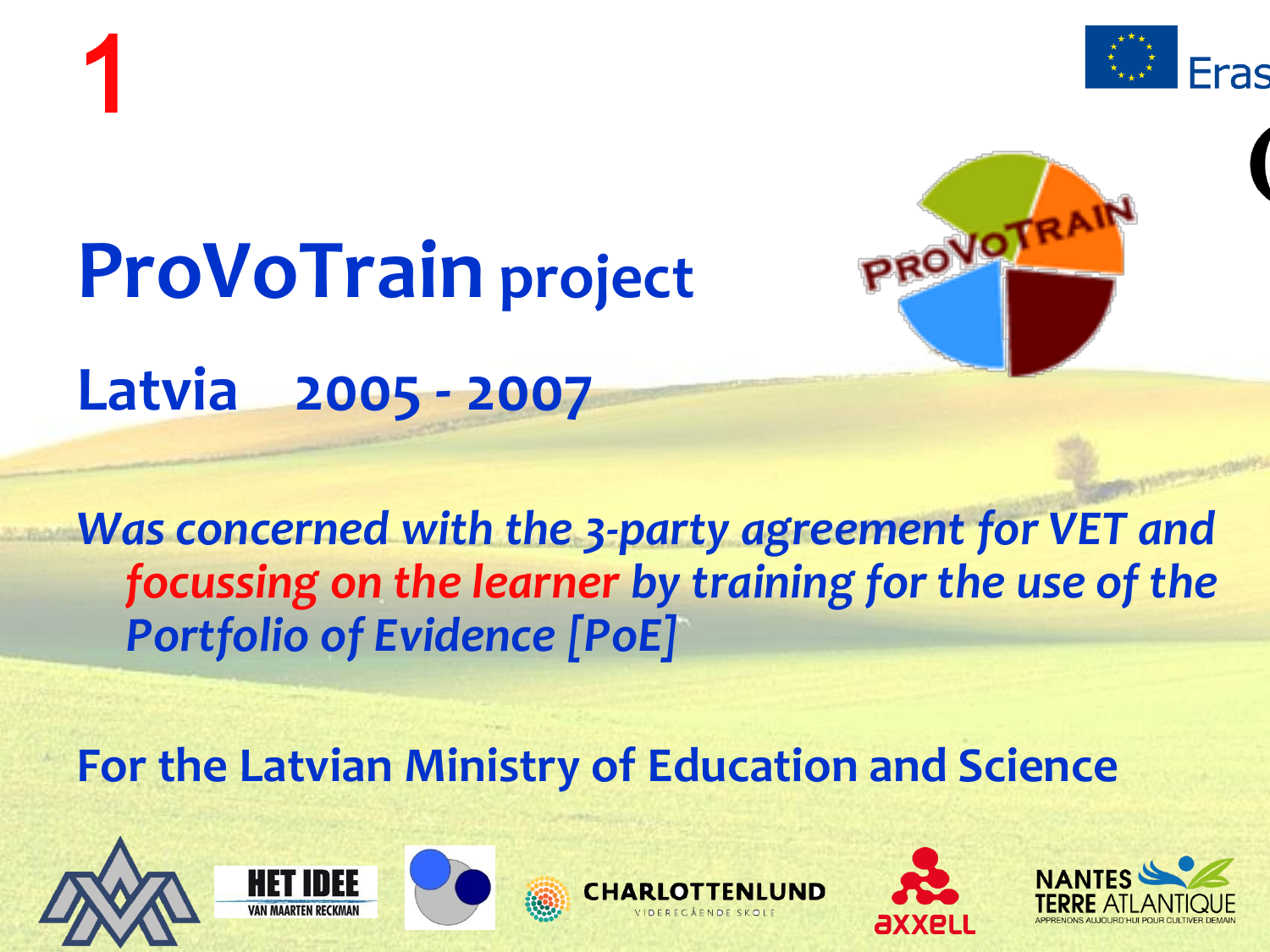

#### **ProVoTrain.**

Progress in Vocational Training for Rural Development.

- **This project developed a standard Portfolio of Evidence** (PoE) for competence assessment.
- **Portfolio of Evidence a toolbox for the assessment of** students' achievements (competence and experience) gathered in the workplace.
- In the PoE the student provides evidence of his/he competence development during a work placement.









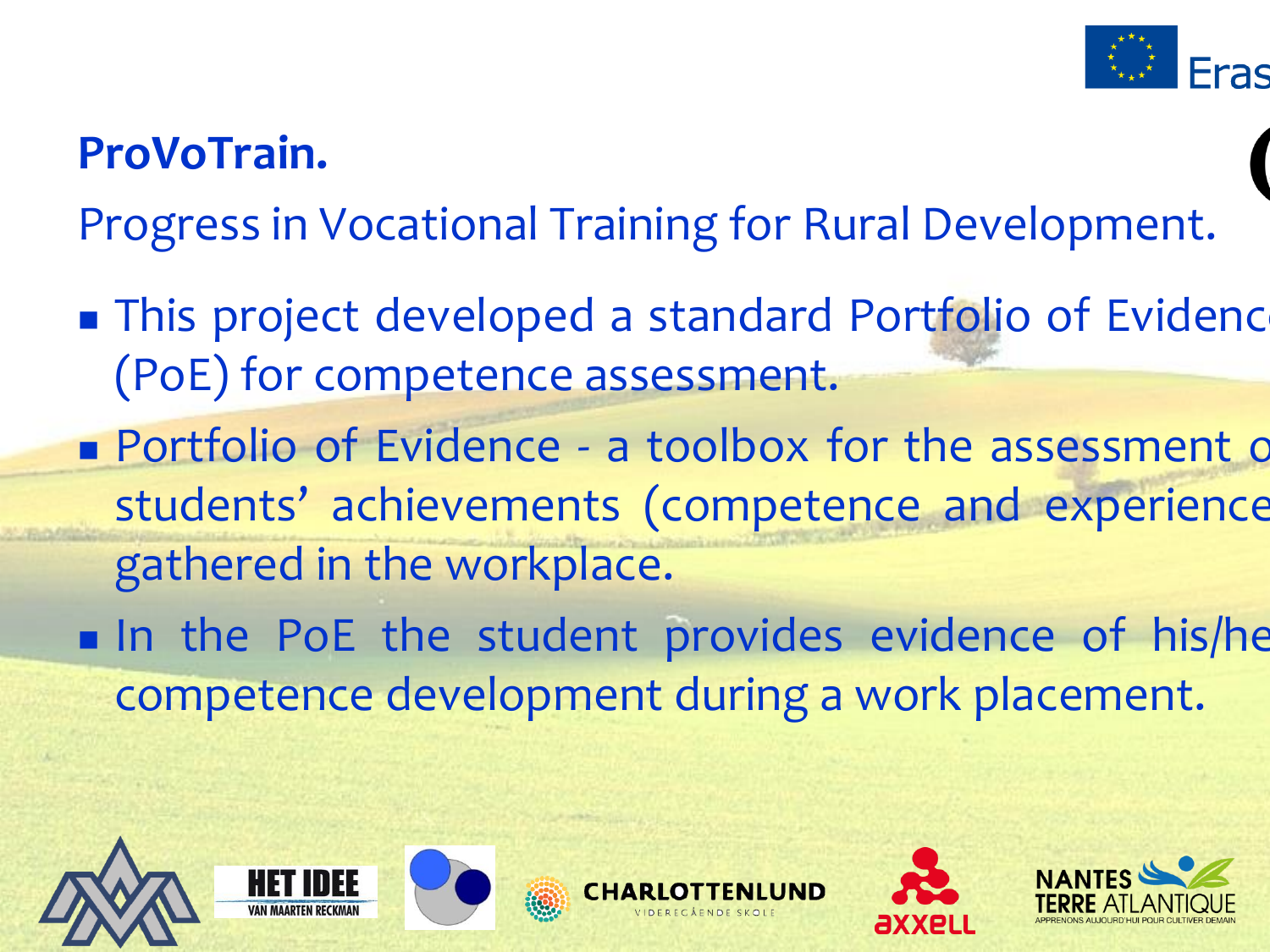

## **POÈTE: Portfolio Of Evidence To Europe**

#### **Portugese ToI project** [CFPIMM] **2008 - 2010**

#### *Focussing on the role of the education provider and teacher*









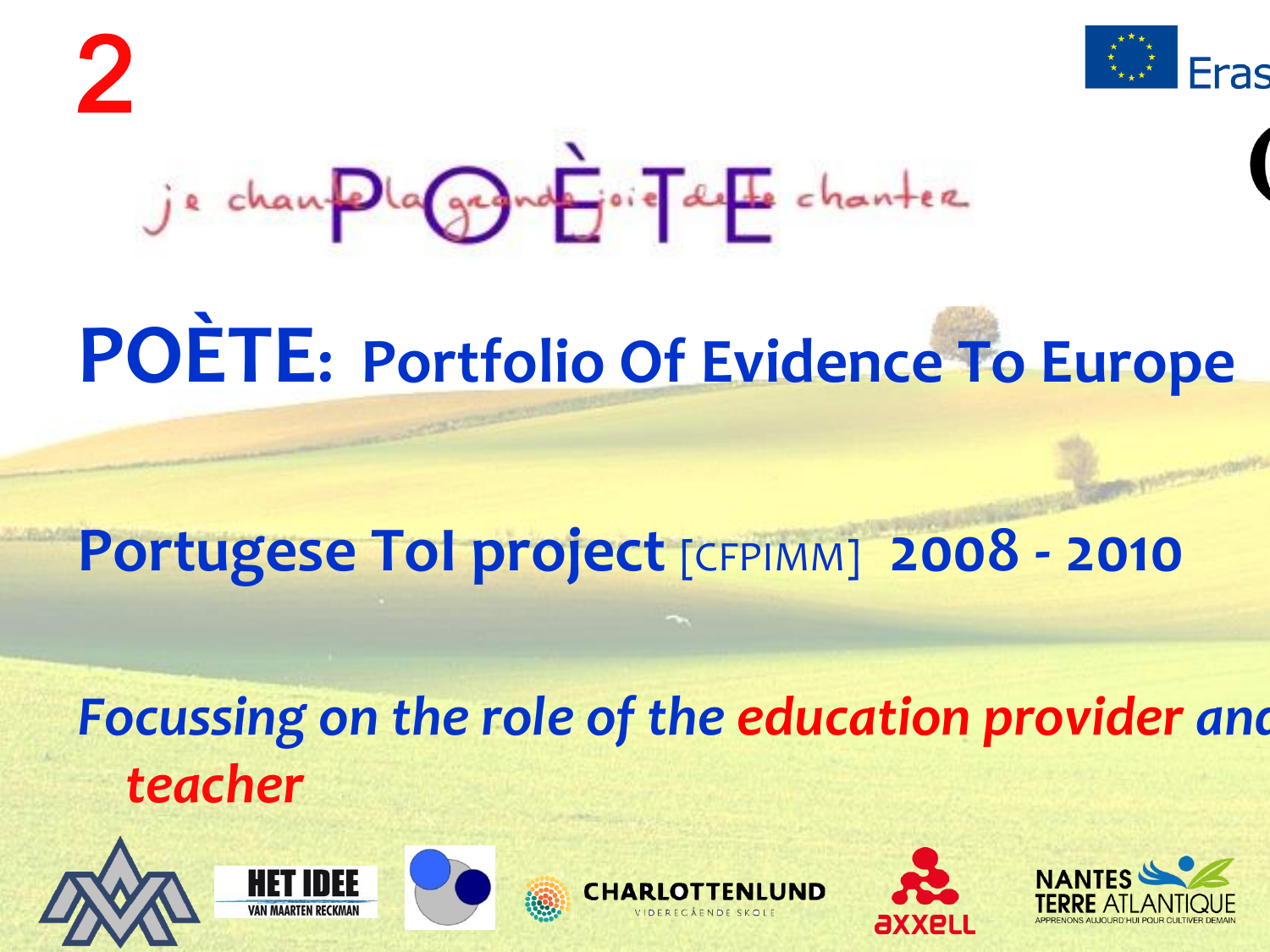

#### **POÈTE** -

Portfolio Of Evidence To Europe. 2008 - 2010

- This project transferred the ideas and methods of the Portfolio of Evidence to teachers and trainers in new countries and new sectors.
- **This work focused on the role of the school,** supporting the learner in the workplace and how to evaluate the competence of the student.
- Teacher training was developed and delivered and piloted with groups of students in different sectors and circumstances.











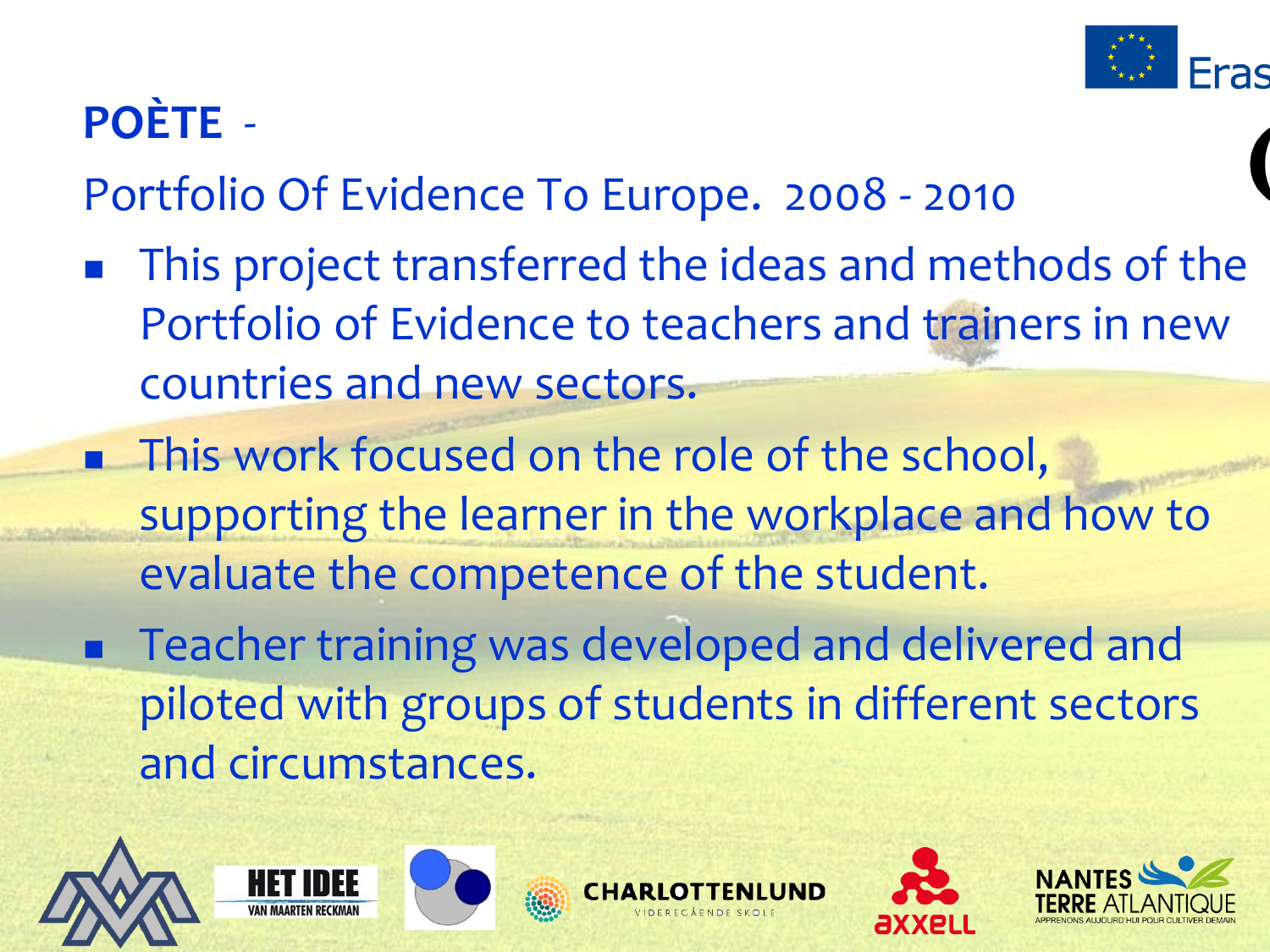



### **WorkMentor**



## ToI Project of VMA, Akureyri, Iceland 2011 –

### *Focussing on the role of the employer, the mentor in the learning proces*



2013









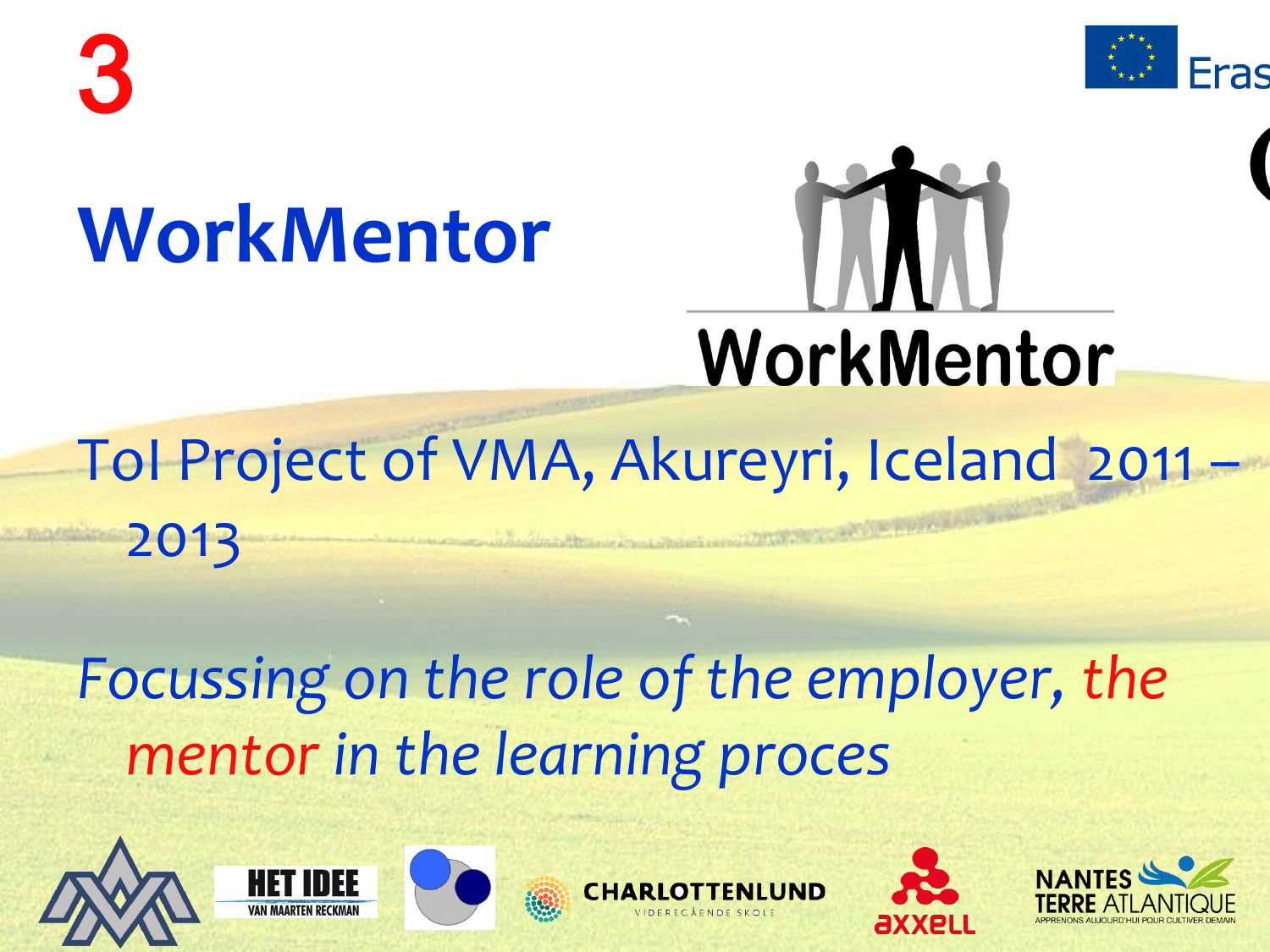

#### **Workmentoring:**

Using mentoring methods to support students during workplacements.

Mentoring is a structured method for personal assistance and development.











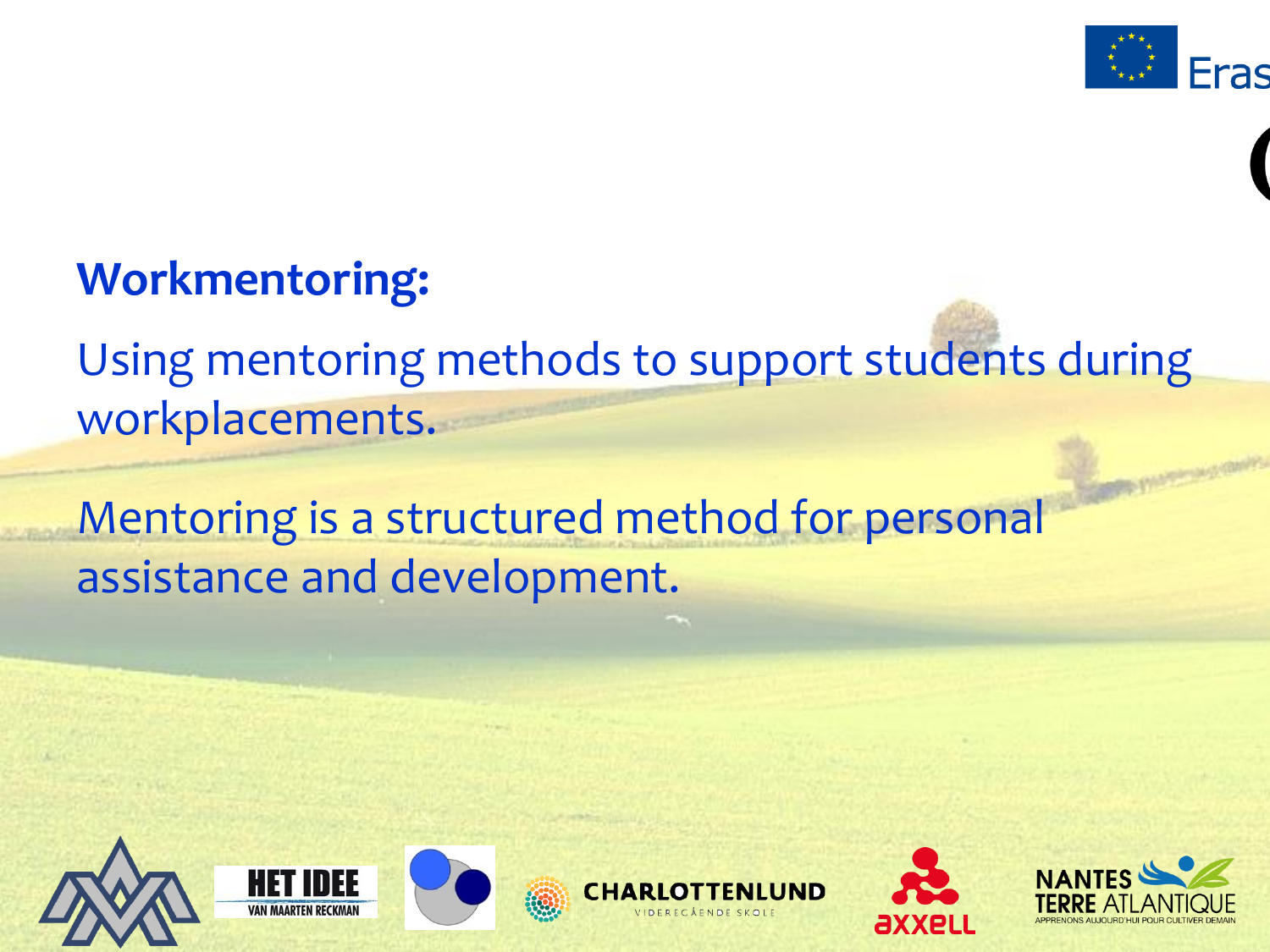

### **WorkMentor outcomes.**

The project selected and developed materials to use in training sessions and workshops for Workmentors. The partners piloted the workshop and translated the manual to be ready to use in all partner countries.

Training manuals from **ProVoTrain**, **POÈTE and WorkMentor** are still in use.









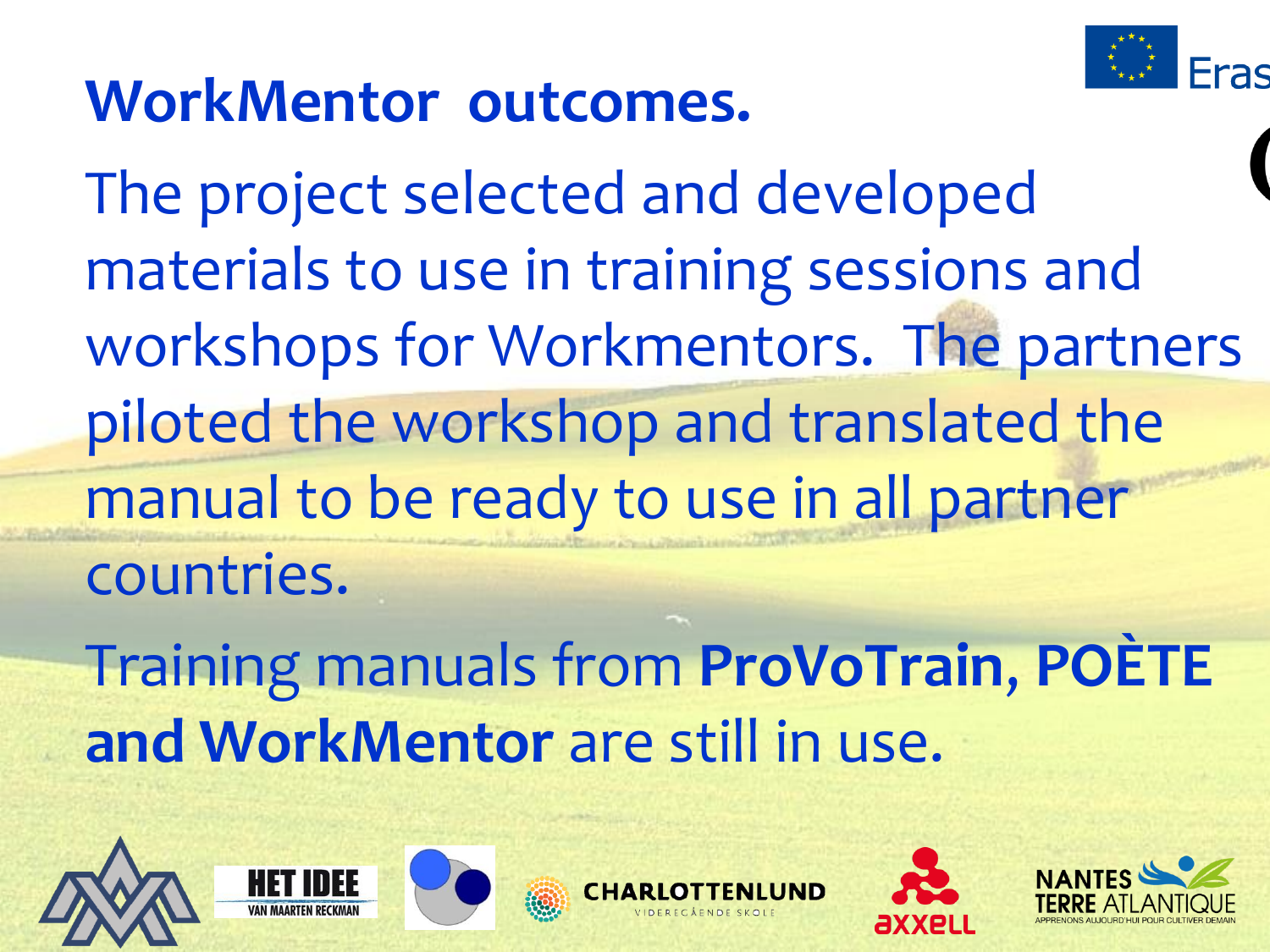

■ The WorkQual project full title is: **Work-mentoring within a Quality Management System** 

 WorkQual aims at setting standards for a quality placement procedure involving all parties.











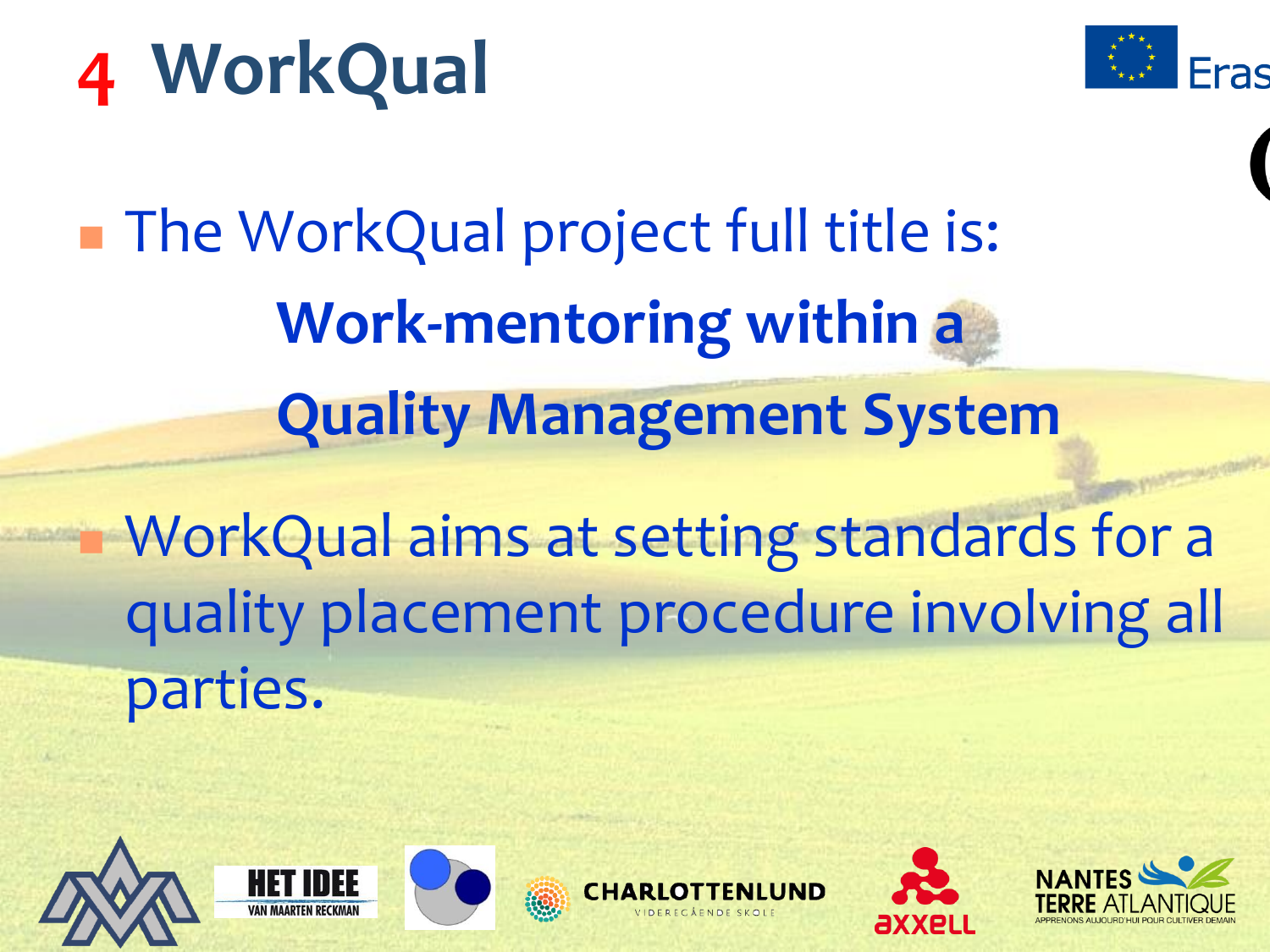

 We will ask all parties, in particular the employers, what they need and how they see this procedure.

**Collect procedures, documents and other** available material within each country and analyse this.

 Design and set up a framework for procedures and documents needed within a quality management system.











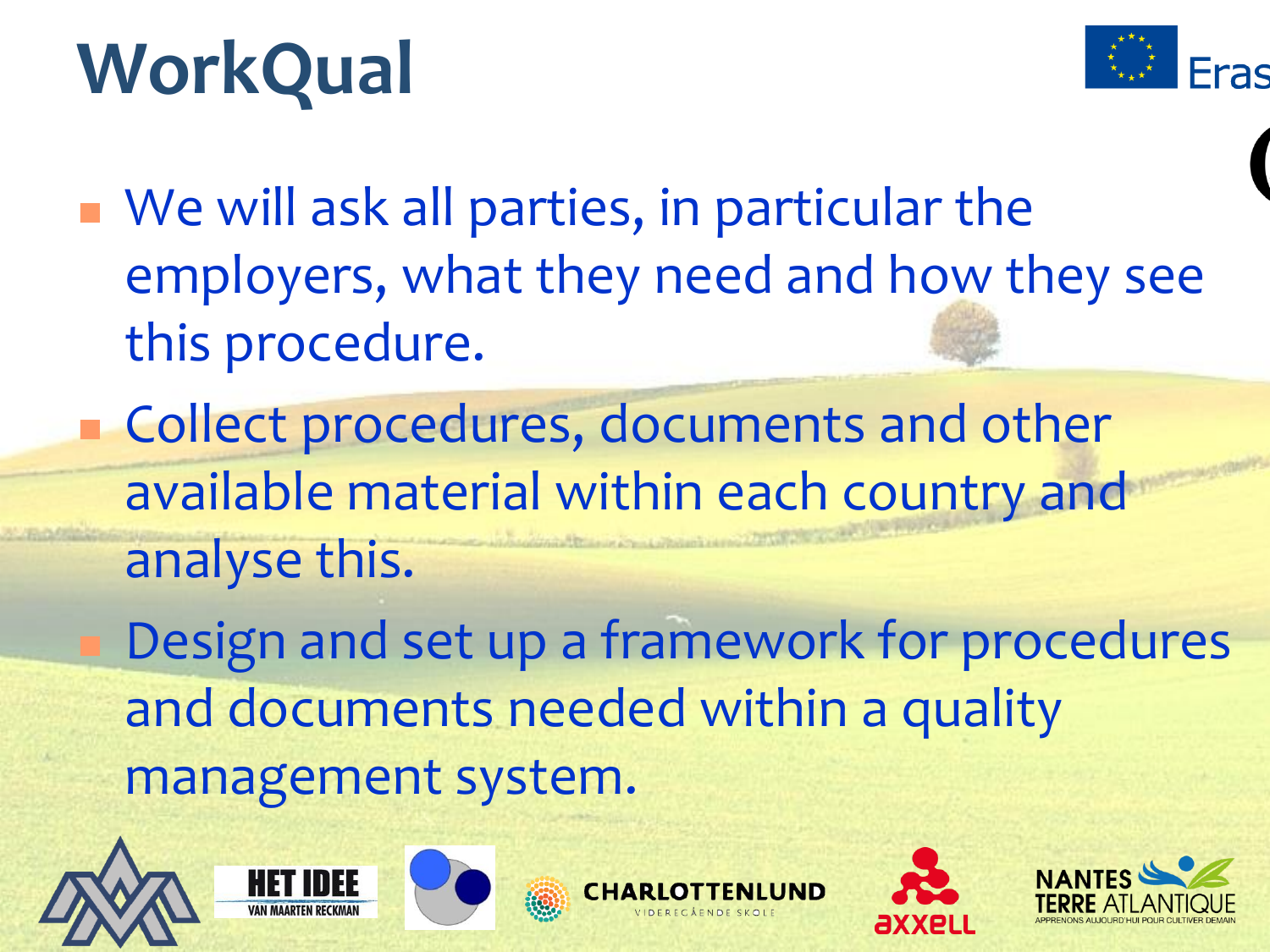

**Have an internal auditor review the procedure** and materials. This includes review meetings with employers and other stakeholders. **Publishing the framework and hosting a final** conference to have feedback from an audience from other schools and other stakeholders. Finally the partnership will publish a final version and open it to anyone to view and use.









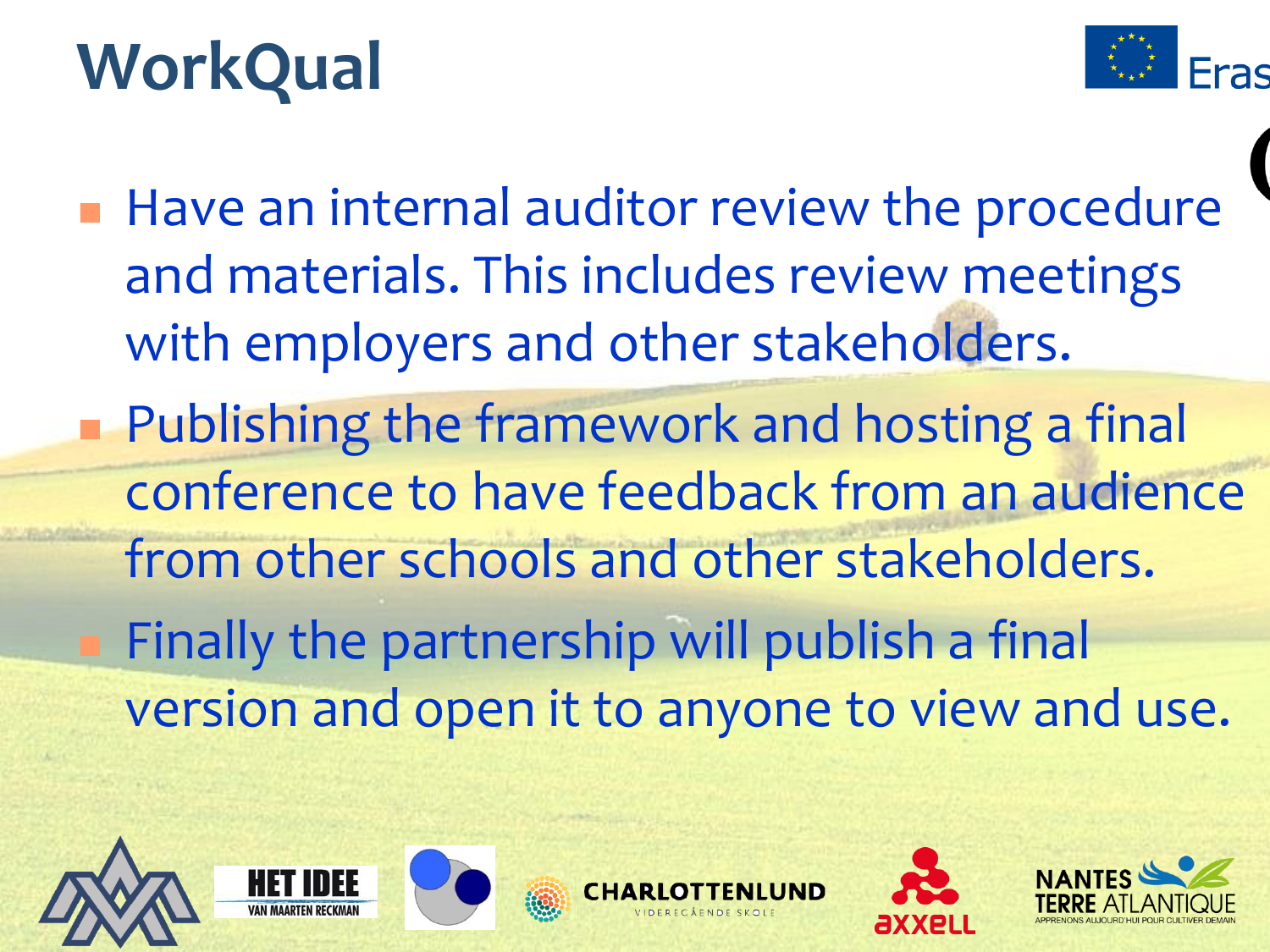### **WorkQual procedures**











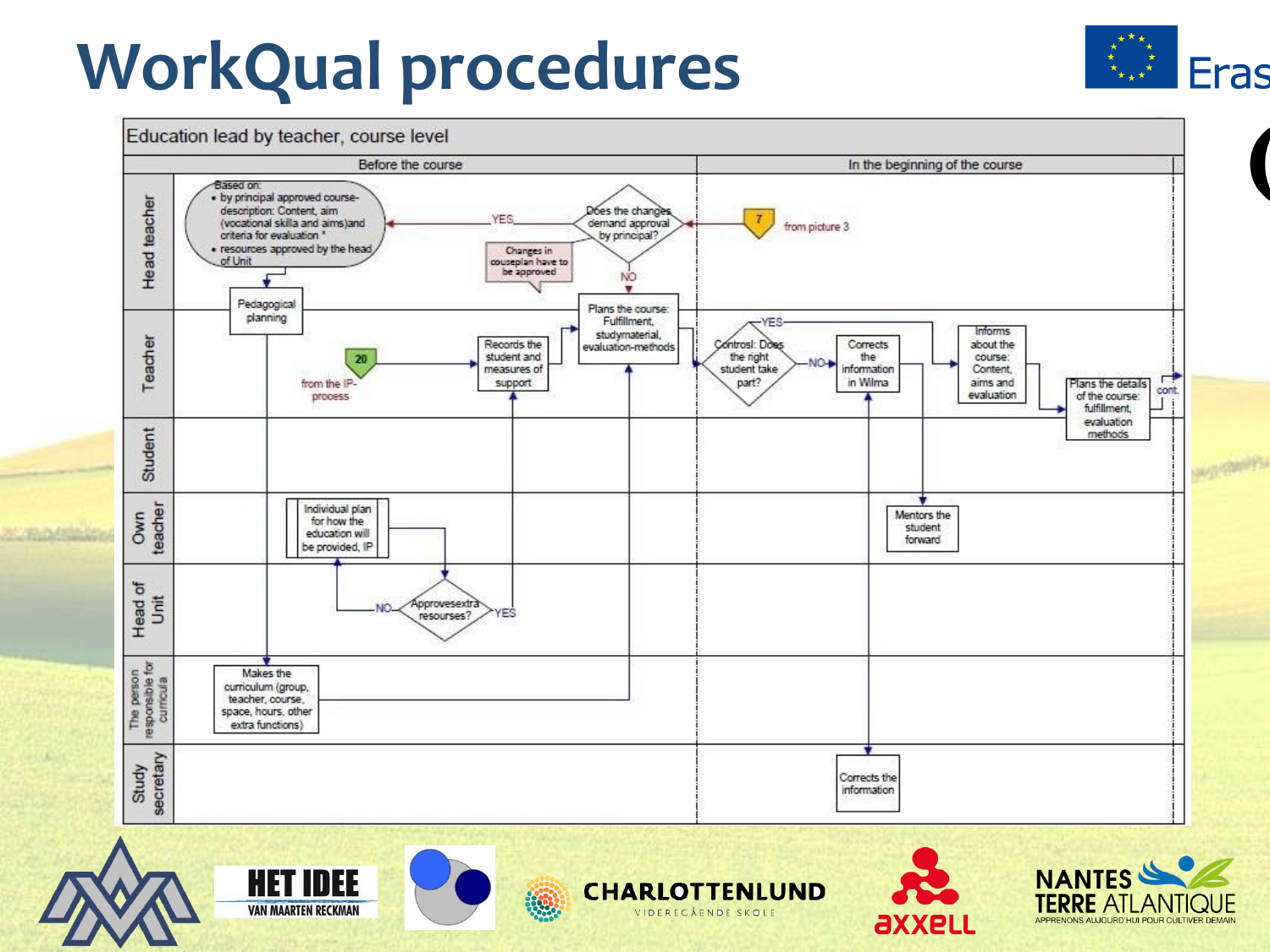#### **Alternative Vertical time line in spreadsheet**



#### WORKQUAL

Workmentoring within a Quality Management System Erasmus+ Project n° 2014-1-IS01-KA202-O00180

#### Presentation of the placement procedure



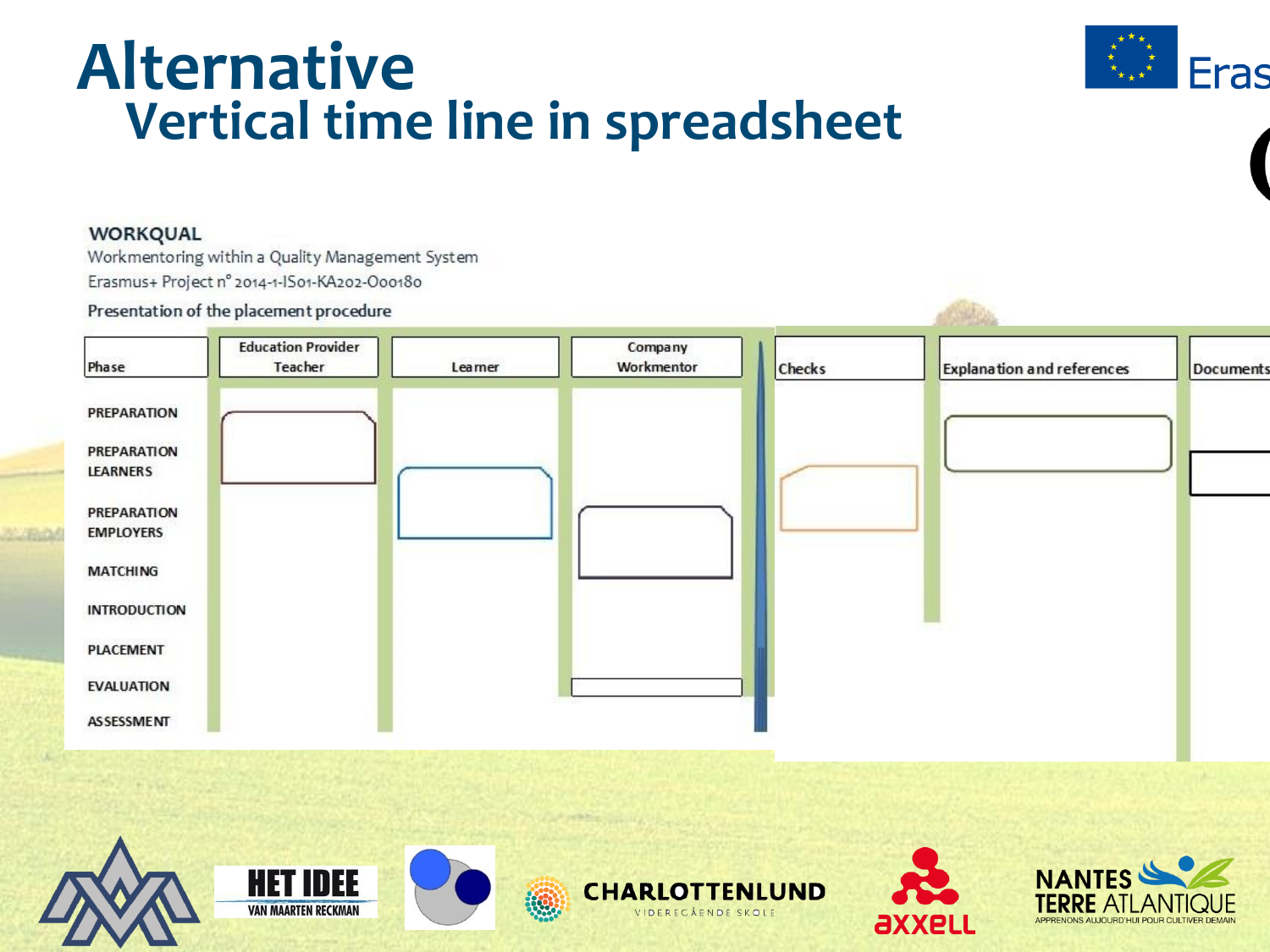### **WorkQual Protocol**



| WorkQual                     | Work-mentoring within a Quality Management System<br>Protocol between the 3 partners                                                                      |                                                                                                                                                                                                             |                                                                              |
|------------------------------|-----------------------------------------------------------------------------------------------------------------------------------------------------------|-------------------------------------------------------------------------------------------------------------------------------------------------------------------------------------------------------------|------------------------------------------------------------------------------|
|                              | <b>Education Provider</b>                                                                                                                                 | Learner                                                                                                                                                                                                     | Employer                                                                     |
|                              | 3- Party agreement between parties re. placement                                                                                                          |                                                                                                                                                                                                             |                                                                              |
| Preparation<br>&<br>Matching | Prepares learner for placement<br>Monitores the correct matching                                                                                          | Searches for placement opportunity<br>Searches for information about<br>company                                                                                                                             | Appoints a work mentor                                                       |
| Placement                    | Provides councelling according 3-P<br>agreement                                                                                                           | Follows labour conditions given by<br>employer (in 3-P agreement)<br>Reports to Education provider (PoE)<br>Maintains open communication with<br>work mentor                                                | Work mentor takes care of daily<br>euidance                                  |
| Assessment                   | Organizes assessment procedure,<br>gives instructions when needed<br>Involves the employer/work mentor<br>activly<br>Ensures<br>objectivity of assessment | Presents his Portfolio of Evidence<br>and/or other reports as a greed                                                                                                                                       | Gives feedback on developments<br>and realized competences of the<br>learner |
| Evaluation                   | improve when needed.                                                                                                                                      | Involving all parties: Education provider together with Employer evaluate placement with learner<br>Education provider and Employer evaluate their cooperation during placement: they deciode on actions to |                                                                              |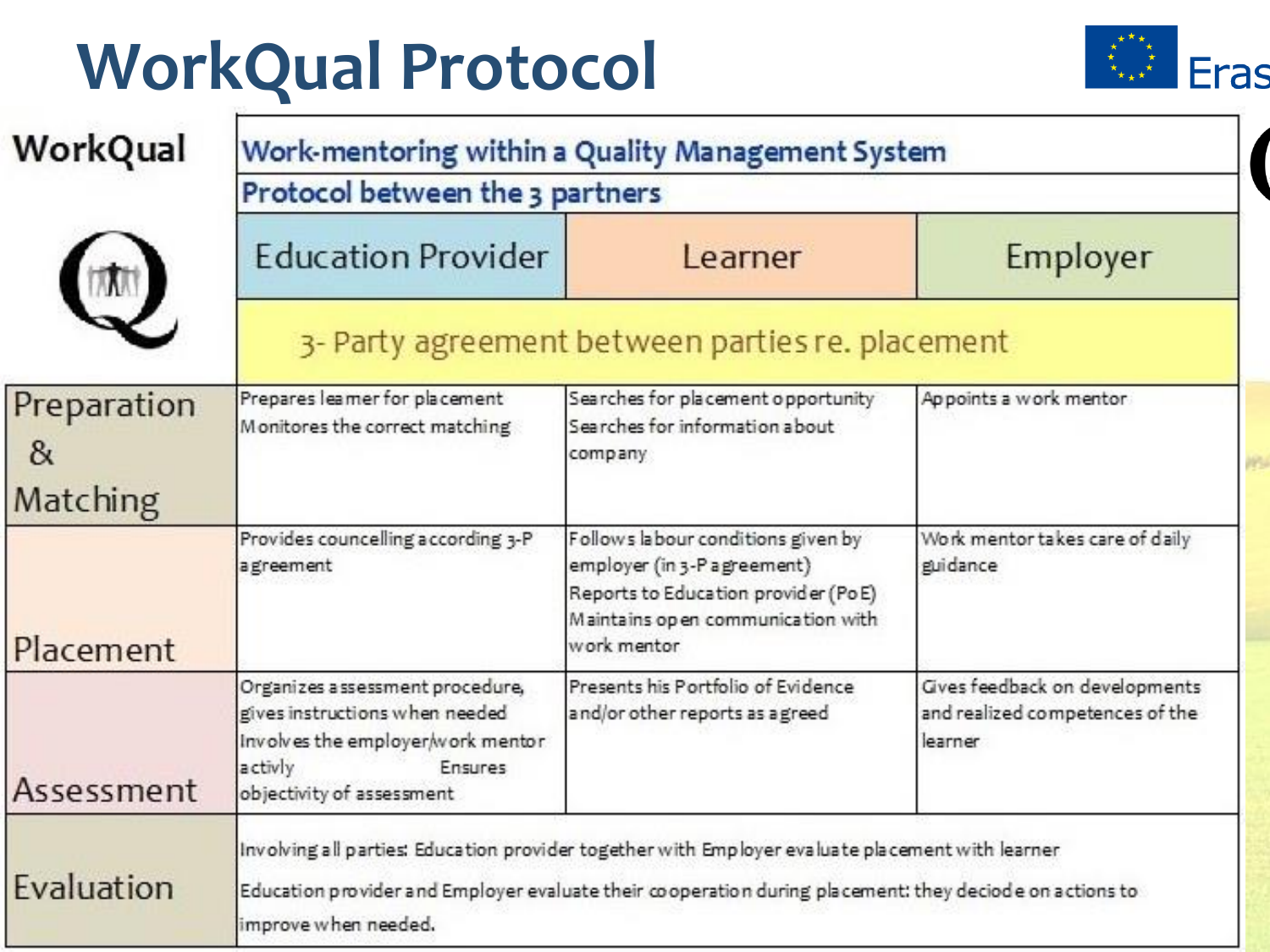

#### **WorkQual partners**







 $\{9\}$ 





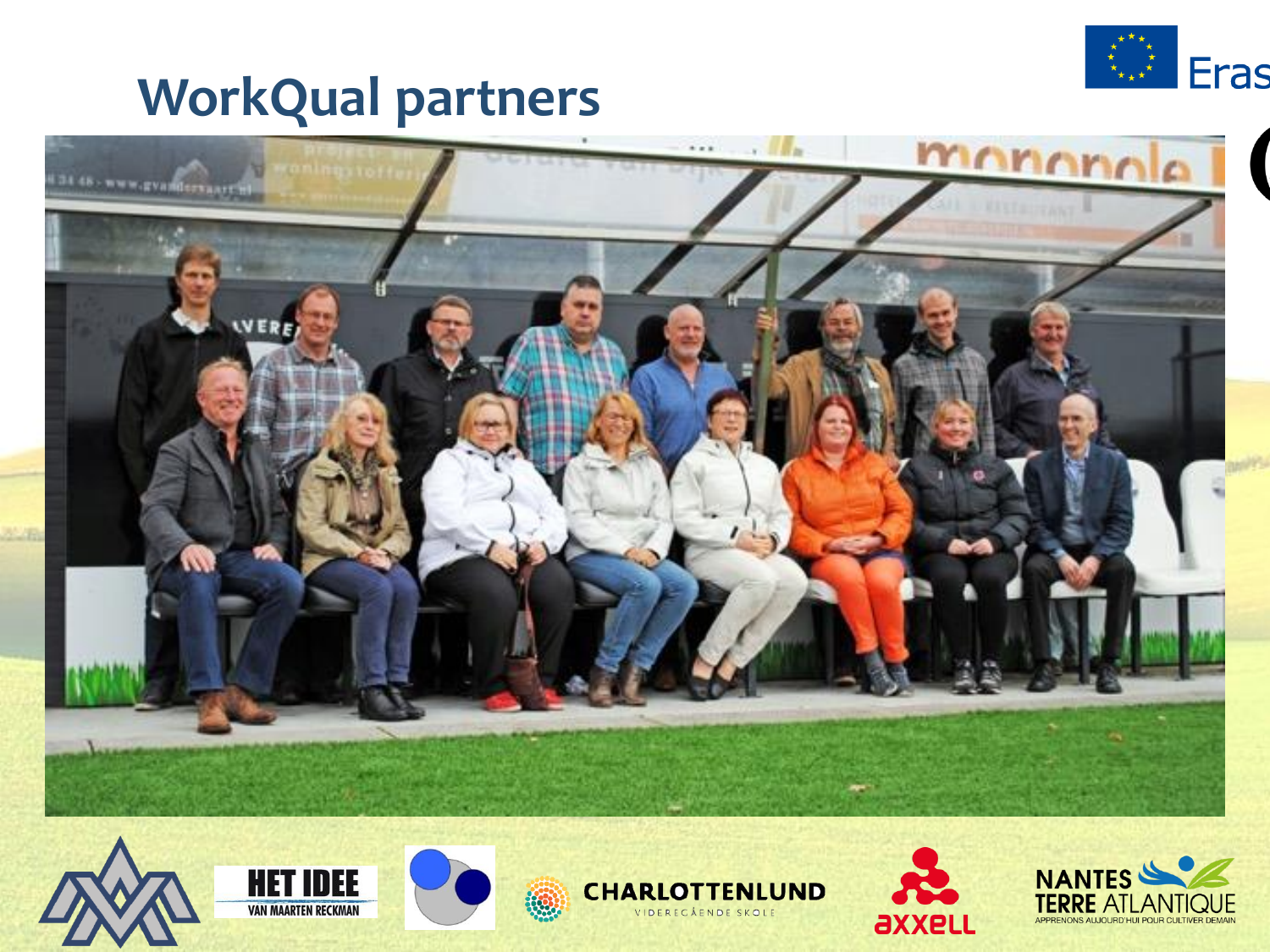

### **Links**

# workmentor.vma.is workqual.vma.is jarn@vma.is